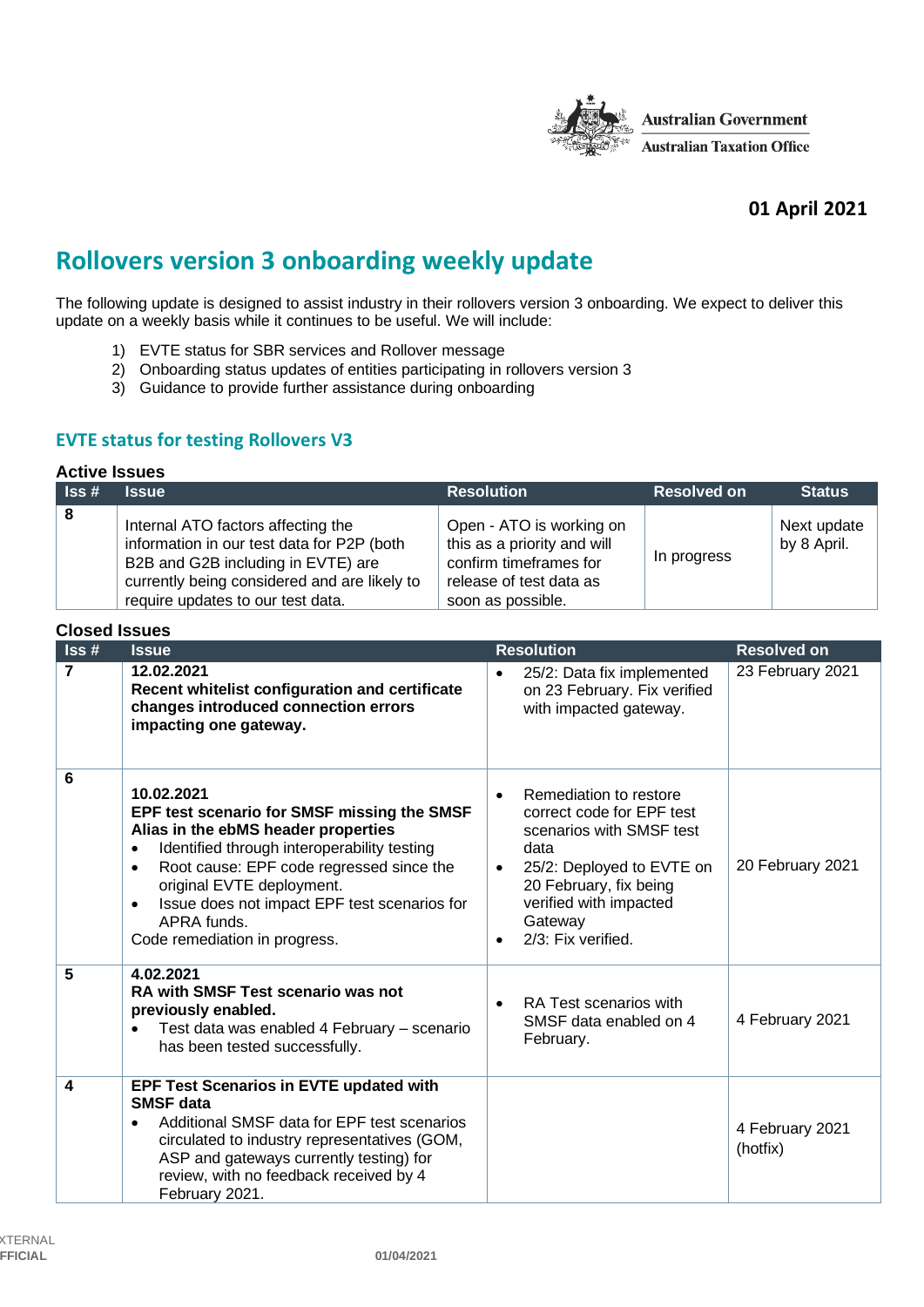|                | EVTE updated to align with EPF SMSF data<br>$\bullet$<br>shared for consultation on 4 February.                                                                                                                                                                      |                                                                 |                             |
|----------------|----------------------------------------------------------------------------------------------------------------------------------------------------------------------------------------------------------------------------------------------------------------------|-----------------------------------------------------------------|-----------------------------|
| $\overline{3}$ | 29.01.2021<br>[Defect] EVTE Test Harness unavailable on 20<br>Jan 2021 preventing testing of RA<br>Caused by internal environment issue<br>$\bullet$<br>impacting outbound messages.<br>Resolved by the end of the day on 29 Jan<br>$\bullet$<br>2021.               | Resolved by the end of the<br>day.                              | 29 January 2021             |
| $\mathbf{2}$   | 15.01.2021<br>[Defect] EPF ContextID greater than 40<br>characters issue<br>Identified through interoperability testing.<br>٠<br>Scenario has been tested successfully with an<br>$\bullet$<br>EPF for an APRA fund.                                                 | EPF ContextID reduced to a<br>value less than 40<br>characters. | 2 February 2021<br>(hotfix) |
| 1              | 15.12.2021<br>[Defect] RA and RAS sample payloads<br>contained 8 digit TFNs instead of 9 digit TFNs<br>Identified through early review of RA test files<br>٠<br>provided.<br>Shared with ATO on 15 Dec 2021<br>RA and RAS data change release on 4th Jan to<br>EVTE. | RA and RAS test scenarios<br>updated with 9- digit TFNs.        | 4 January 2021<br>(hotfix)  |

# **EVTE status by test scenario grouping**

|                  | <b>Test scenario group</b>                             | <b>Status</b>                              |
|------------------|--------------------------------------------------------|--------------------------------------------|
| 1                | ATO initiated USM Rollover Request                     | Not available to test (see active issue 8) |
| 2                | Gateway respond to Test 1 with USMOR                   | Not available to test (see active issue 8) |
| 3                | Gateway initiate USM Rollover Request                  | Not available to test (see active issue 8) |
| 4                | ATO respond to Test 3 with USMOR (automatic)           | Not available to test (see active issue 8) |
| 5                | ATO initiate EPF for APRA (no gateway response)        | Not available to test (see active issue 8) |
| 6                | ATO initiate EPF for SMSF (no gateway response)        | Not available to test (see active issue 8) |
| 7                | ATO initiate S20c Request                              | Not available to test (see active issue 8) |
| 8                | Gateway respond to Test 6 with S20c Error Response     | Not available to test (see active issue 8) |
| 9                | ATO initiate RA Request                                | Not available to test (see active issue 8) |
| 10               | Gateway respond to Test 8 with RAER                    | Not available to test (see active issue 8) |
| 11               | Gateway initiate RAS Request                           | Not available to test (see active issue 8) |
| 12               | ATO respond to Test 10 with RASOR (automatic)          | Not available to test (see active issue 8) |
| 13               | ATO initiate RA Request for SMSF                       | Not available to test (see active issue 8) |
| 14               | Gateway respond to Test 8 with RAER for SMSF           | Not available to test (see active issue 8) |
| 15 <sub>15</sub> | Gateway initiate RAS Request for SMSF                  | Not available to test (see active issue 8) |
| 16               | ATO respond to Test 10 with RASOR (automatic) for SMSF | Not available to test (see active issue 8) |